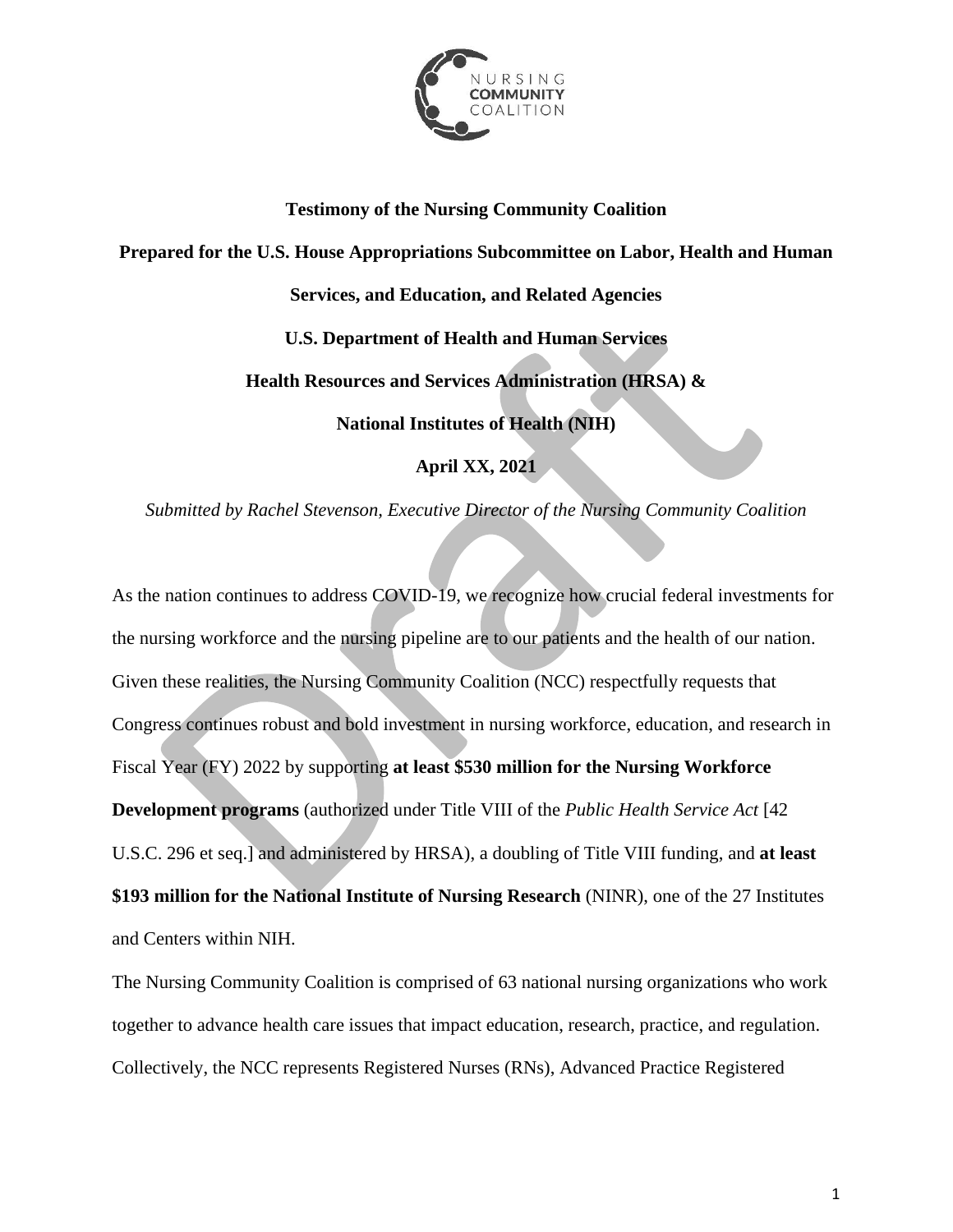Nurses (APRNs), $<sup>1</sup>$  nurse leaders, students, faculty, and researchers, as well as other nurses with</sup> advanced degrees. With more than four million nurses throughout the country, the NCC is committed to advancing the health of our nation through the nursing lens.<sup>2</sup> The nursing workforce is involved at every point of care, which is exemplified by nurses' heroic work during the COVID-19 pandemic. Together, we reiterate the bold request for increased funding for Title VIII Nursing Workforce Development programs and NINR, especially during these unprecedented times.

#### **Providing Care to All Americans Through the Nursing Lens**

As we continue to confront today's health care challenges and plan for tomorrow, increased federal resources for our nation's current and future nurses are even more imperative. Title VIII programs are instrumental in bolstering and sustaining the nation's diverse nursing pipeline by addressing all aspects of nursing workforce demand. In fact, the Bureau of Labor Statistics projected that by 2029 demand for RNs would increase 7%, illustrating an employment change of 221,900 nurses.<sup>3</sup> Further, the demand for most APRNs is expected to grow by  $45\%$ .<sup>4</sup> This is just one example on why continued and elevated investments in Title VIII Nursing Workforce Development Programs in FY 2022 is essential and will help nurses and nursing students have the resources to tackle our nation's health care needs, remain on the frontlines of the COVID-19 pandemic, assist with the distribution and administration of the vaccine, and be prepared for the public health challenges of the future.

<sup>1</sup> APRNs include certified nurse-midwives (CNMs), certified registered nurse anesthetists (CRNAs), clinical nurse specialists (CNSs) and nurse practitioners (NPs).

<sup>&</sup>lt;sup>2</sup> National Council of State Boards of Nursing. (2021). Active RN Licenses: A profile of nursing licensure in the U.S. as of February 9, 2021. Retrieved from[: https://www.ncsbn.org/6161.htm](https://www.ncsbn.org/6161.htm)

<sup>3</sup> U.S. Bureau of Labor Statistics. (20). Occupational Outlook Handbook- Registered Nurses. Retrieved from: <https://www.bls.gov/ooh/healthcare/registered-nurses.htm>

<sup>4</sup> U.S. Bureau of Labor Statistics. (2021). Occupational Outlook Handbook- Nurse Anesthetists, Nurse Midwives, and Nurse Practitioners. Retrieved from[: https://www.bls.gov/ooh/healthcare/nurse-anesthetists-nurse-midwives-and-nurse](https://www.bls.gov/ooh/healthcare/nurse-anesthetists-nurse-midwives-and-nurse-practitioners.htm)[practitioners.htm](https://www.bls.gov/ooh/healthcare/nurse-anesthetists-nurse-midwives-and-nurse-practitioners.htm)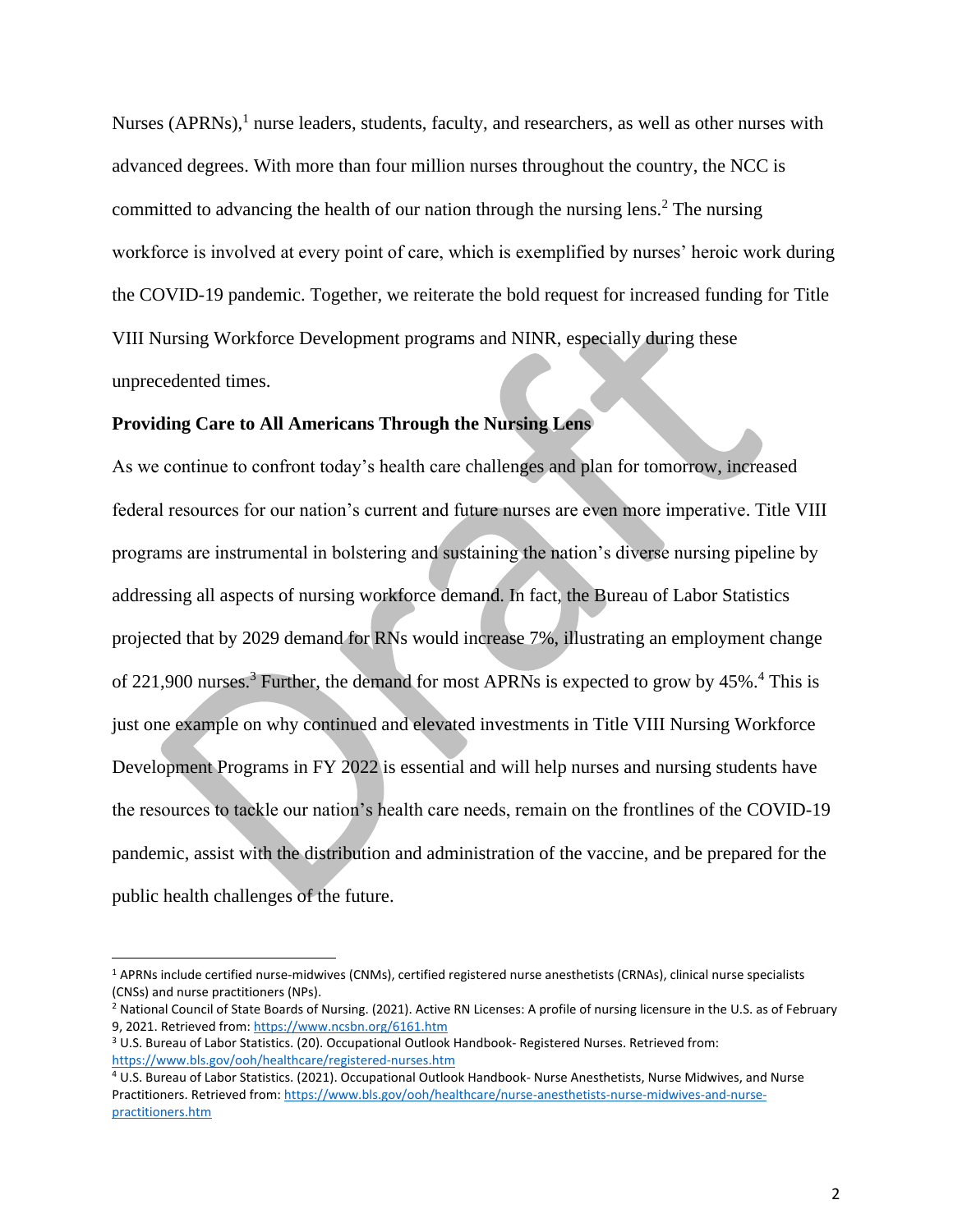Funding for Title VIII is essential, but especially crucial during public health emergencies as these programs connect patients with high-quality nursing care in community health centers, hospitals, long-term care facilities, local and state health departments, schools, workplaces, and patients' homes. A prime example of this is the Title VIII Advanced Nursing Education (ANE) programs. ANE programs support APRN students and nurses to practice on the frontlines and in rural and underserved areas throughout the country. In Academic Year 2018-2019, ANE programs supported more than 9,000 students.<sup>5</sup> Of these students, 73 percent of Advanced Nursing Education Workforce (ANEW) and 62 percent of Advance Nursing Education program had clinical training sites in primary care settings, while 78 percent of Nurse Anesthetist Trainee (NAT) recipients were trained in medically-underserved areas. $6\overline{ }$ 

Together, Title VIII Nursing Workforce Development programs serve a vital need and help to ensure that we have a robust nursing workforce that is prepared to respond to public health threats and ensure the health and safety of all Americans. **The Nursing Community Coalition respectfully requests at least \$530 million for the Title VIII Nursing Workforce Development programs in FY 2022.**

### **Improving Patient Care Through Scientific Research and Innovation:**

For more than thirty years, scientific endeavors funded at the National Institute of Nursing Research (NINR) have been essential to advancing the health of individuals, families, and communities. Rigorous inquiry and research are indispensable when responding to the everchanging healthcare landscape and healthcare emergencies, such as COVID-19. From precision

<sup>5</sup> Department of Health and Human Services Fiscal Year 2021 Health Resources and Services Administration Justification of Estimates for Appropriations Committees. Pages 141-145. Retrieved from: <https://www.hrsa.gov/sites/default/files/hrsa/about/budget/budget-justification-fy2021.pdf>

<sup>6</sup> Department of Health and Human Services Fiscal Year 2021 Health Resources and Services Administration Justification of Estimates for Appropriations Committees. Pages 142-143. Retrieved from: <https://www.hrsa.gov/sites/default/files/hrsa/about/budget/budget-justification-fy2021.pdf>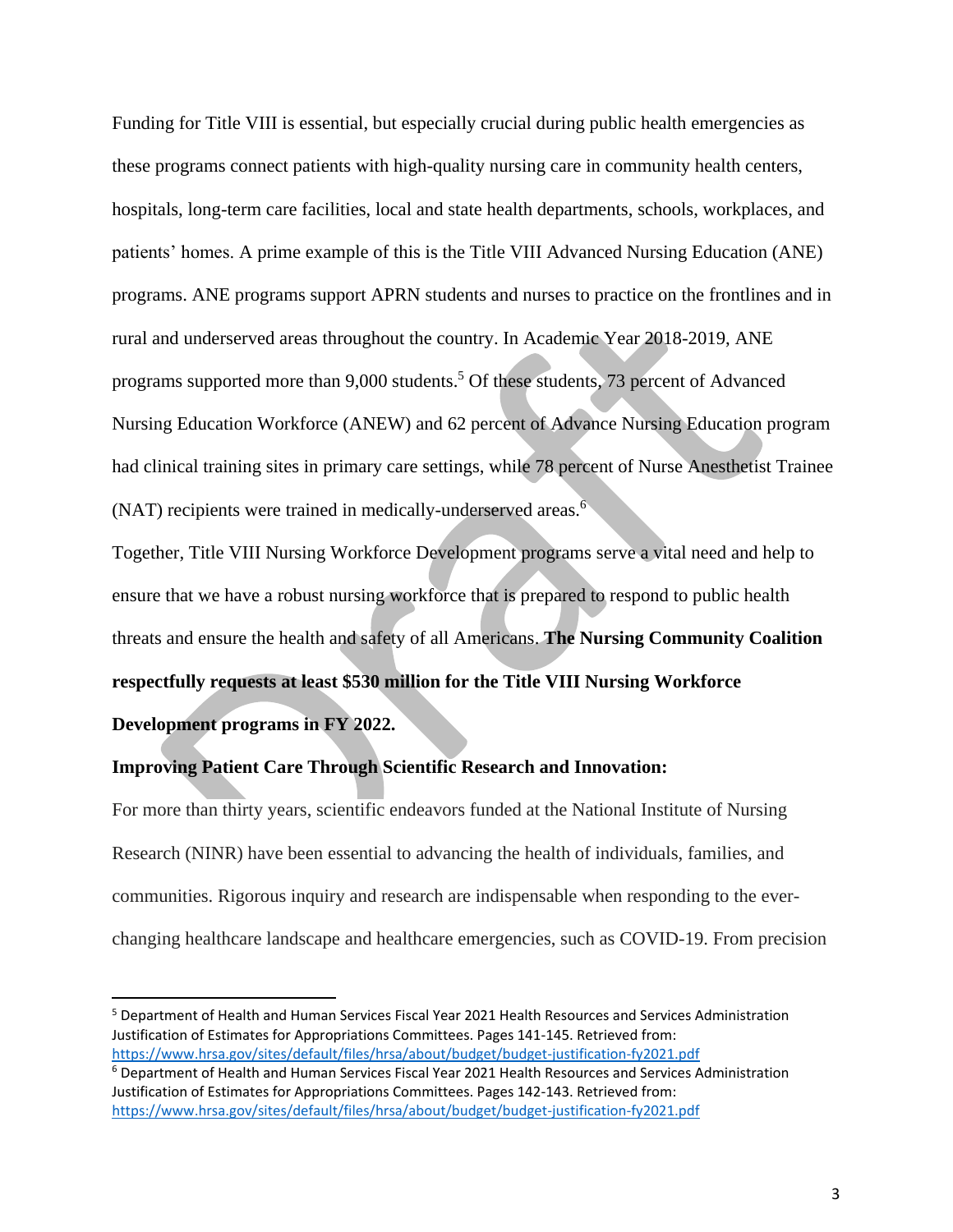genomics to palliative care and wellness research to patient self-management, NINR has been at the forefront of evidence driven research to improve care.<sup>7</sup> It is imperative that we continue to support this necessary scientific research, which is why the **Nursing Community Coalition**

### **respectfully requests at least \$193 million for the NINR in FY 2022.**

Now, more than ever, it is vital that we have the resources to meet today's public health challenges, such as COVID-19. Investing in Title VIII Nursing Workforce Development programs and NINR are essential to meeting that need. By providing bold funding for Title VIII and NINR, Congress can continue to reinforce and strengthen the foundational care nurses provide daily in communities across the country. Thank you for your support of these crucial programs.

## **XX Members of the Nursing Community Coalition Submitting this Testimony**

Academy of Medical-Surgical Nurses American Academy of Ambulatory Care Nursing Academy of Neonatal Nursing American Academy of Nursing American Association of Colleges of Nursing American Association of Critical-Care Nurses American Association of Heart Failure Nurses American Association of Neuroscience Nurses American Association of Nurse Anesthetists American Association of Nurse Practitioners American Association of Post-Acute Care Nursing American College of Nurse-Midwives American Nephrology Nurses Association American Nurses Association American Nursing Informatics Association American Organization for Nursing Leadership American Pediatric Surgical Nurses Association, Inc. American Public Health Association, Public Health Nursing Section American Psychiatric Nurses Association American Society for Pain Management Nursing

<sup>7</sup> National Institutes of Health, National Institute of Nursing Research. *The NINR Strategic Plan: Advancing Science, Improving*  Lives. Pages 4, 10 Retrieved fro[m https://www.ninr.nih.gov/sites/www.ninr.nih.gov/files/NINR\\_StratPlan2016\\_reduced.pdf.](https://www.ninr.nih.gov/sites/www.ninr.nih.gov/files/NINR_StratPlan2016_reduced.pdf)